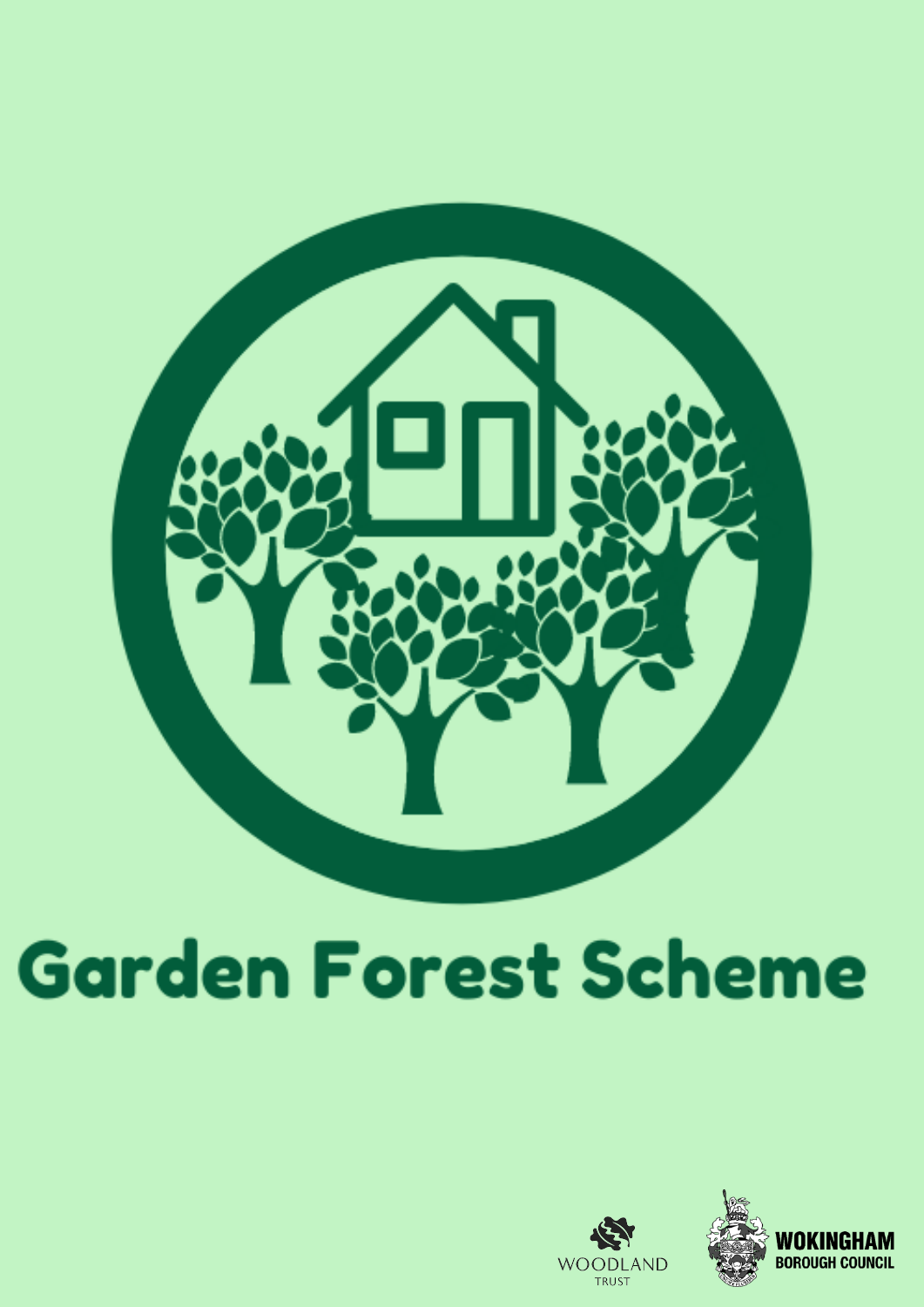# Welcome to the Garden Forest Scheme.



As part of our ambition to reduce our emissions and become a net zero carbon borough, our Garden Forest Scheme invites residents to get involved by planting one or more trees in their garden.

Trees contribute to carbon sequestration, a process during which they remove and store excess carbon from the atmosphere.

Here is how to get involved.



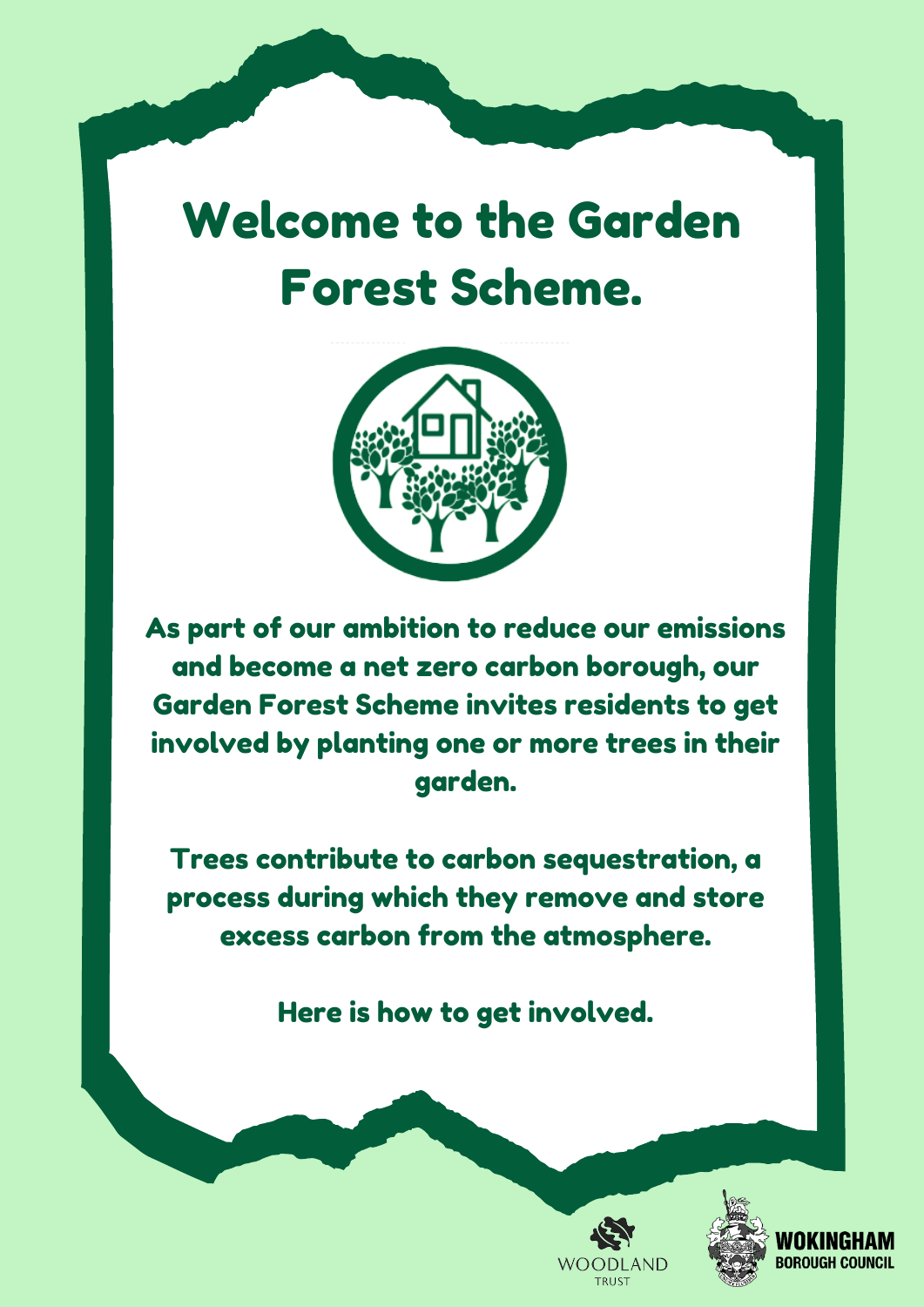#### How can I apply?

We will have expression of interest windows at key points in the year that coincide with the planting season. You will need to fill in an online expression of interest form, which asks questions such as where in the borough the garden is and the size of the garden.

#### Who is eligible?

All residents with their own garden are eligible to apply for one or more trees to plant. The garden must be within the borough.

#### I rent my house, can I apply?

You must have permission from the freeholder to plant a tree in their garden.

# I don't have a garden; can I have a houseplant or inside tree?

Unfortunately, the scheme is only open to those with outdoor garden space.

#### How many trees can I apply for?

Each expression of interest is for one tree, however if you have space for more and would like more, please let us know on your expression of interest and if there are enough available for allocation, we will let you know.



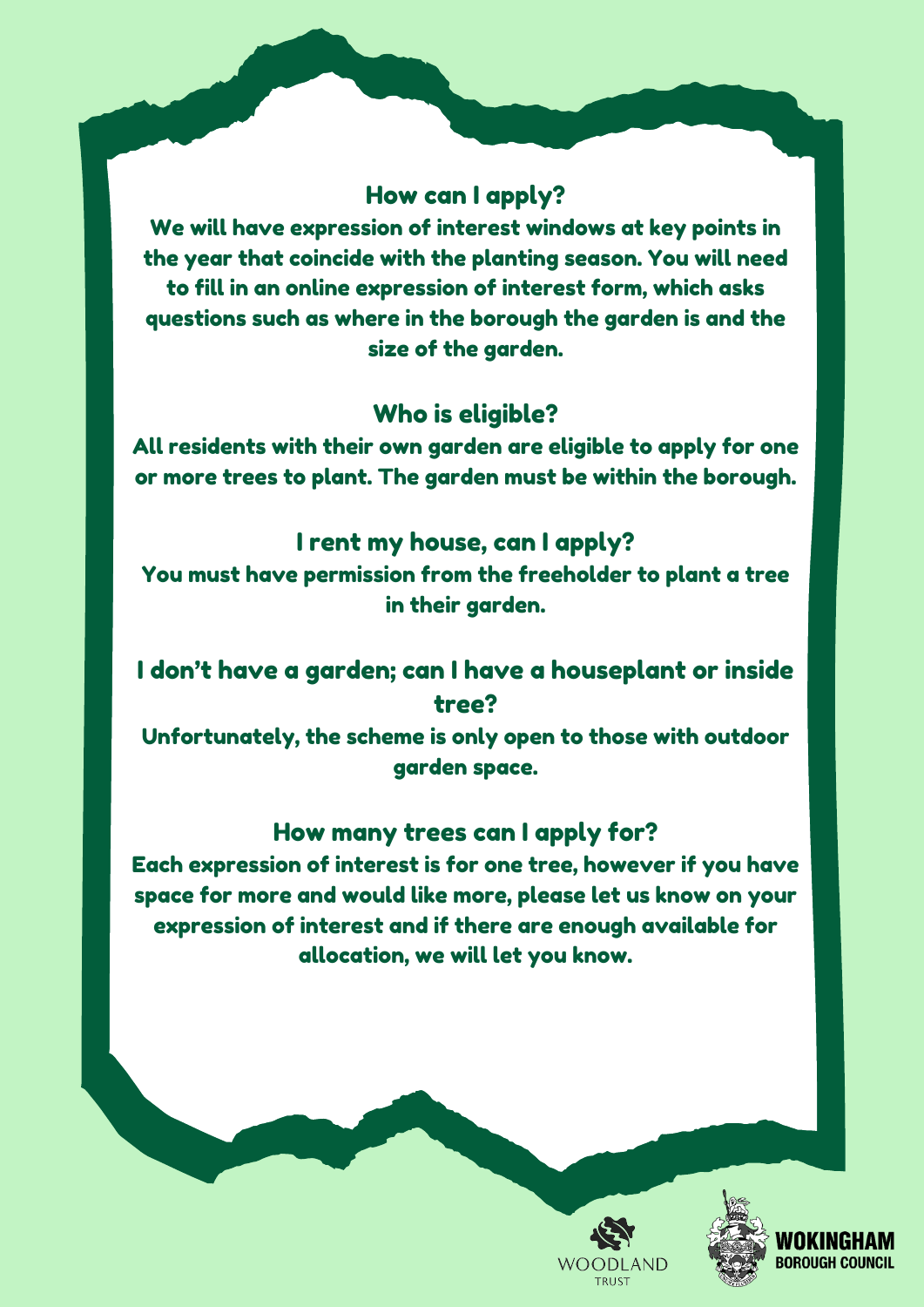How will you choose who gets a tree? If you are deemed eligible to receive a tree, we will be allocating on a first come first served basis.

#### What if I'm not successful this time?

In the unlikely event that we do not have enough trees for allocation this time round, please indicate on your expression of interest form if you want to be put on a waiting list to receive a tree in the next allocation window.

#### Who will care for the tree?

The resident will be responsible for the full care of the tree, including planting, watering and maintenance.

#### How many trees are available?

The Garden Forest Scheme has an allocation of several thousand trees to be distributed during planting season (October to March) over the next two years.

#### How are the trees funded?

The trees are part of our £300,000 grant from the Woodland Trust.

#### Can I choose which tree?

We will have a selection of native trees available for you to choose from, based on supplier availability. We will offer advice on what size tree is appropriate for your garden.